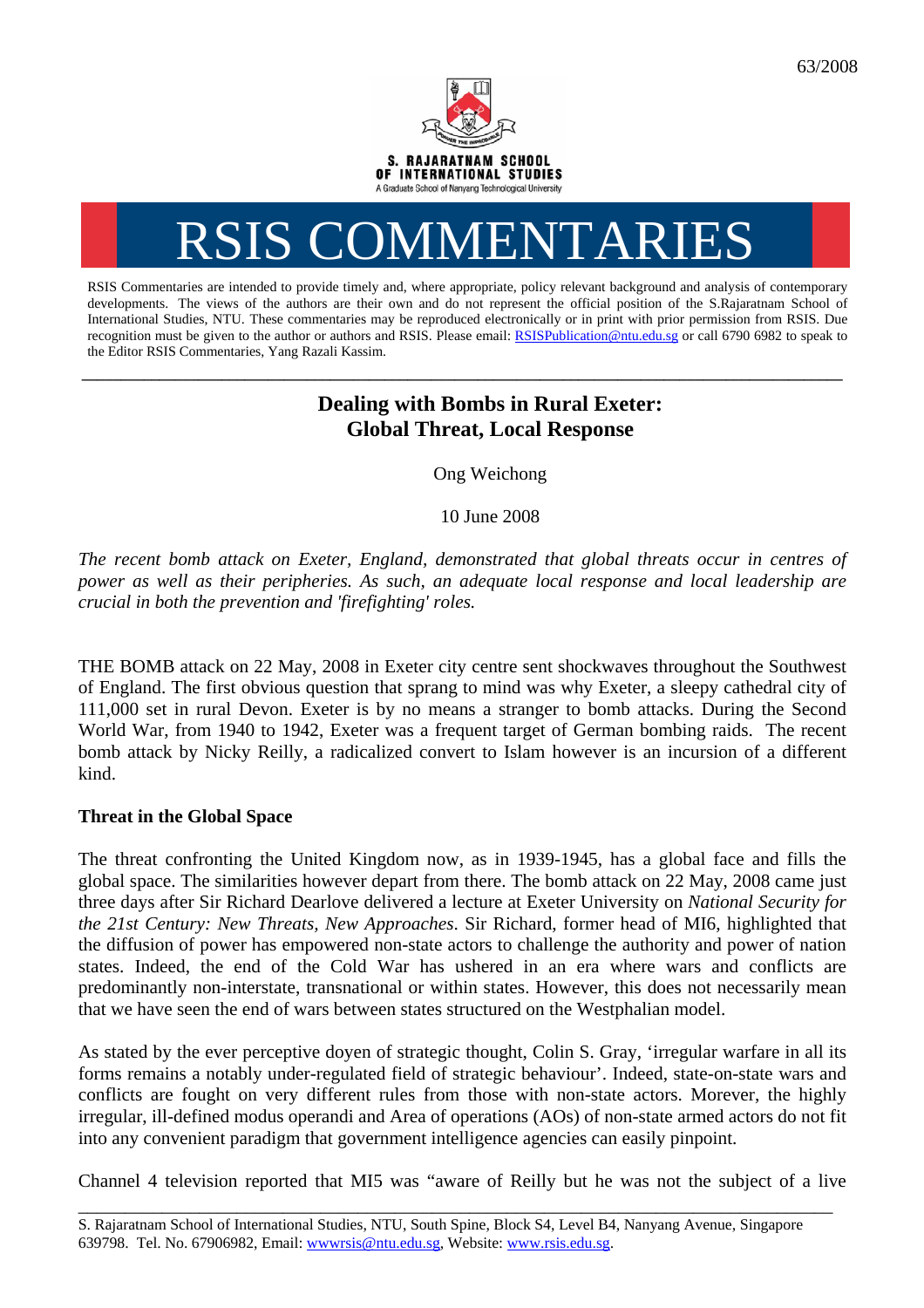investigation". Regardless of the veracity of the news report, the readily identifiable air armada of German bombers heading for the Southwest of England in World War Two stood in marked constrast to a nondescript local lad travelling on a public bus from Plymouth to Exeter. Unlike the German *Luftwaffe* and present day national armed forces, non-state armed actors do not have a readily identifiable Order of Battle (Orbat) that one can pin-up in the centre of the Operations Planning Room. Instead of sprawling bases bristling with highly visible military hardware, non-state armed actors often operate in small independent units in local AOs without a readily identifiable HQ.

More often than not, that HQ exists not in the form of a conventional military structure but rather in the domain of cyberspace as well as an avatar of a visionary idea in the global space. Such a structure allows for the formation of cells and recruitment of members without the costly apparatus of centralised recruitment centres, a high level of tactical and operational flexiblity, and most importantly, the ability to sustain and renegerate itself and morph in accordance with the strategic, operational, and tactical terrain.

### **Response in the local hills**

The bomb attack on Exeter might be viewed as a departure from the more familiar attacks on key British metropolitan areas such as London and Glasgow. That view however ignores the fact that in order to stay ahead of their materially more well-endowed opponents, non-state armed actors have to be and are often highly flexible in their modus operandi and range of AOs. The diversified tactics of non-state armed actors must be met with an equally holistic and timely response from the authorities. This means the ability to react quickly on the ground and, more importantly, entrusting the local security apparatus and personnel as well as local communities to do the job.

Throughout the first two days of the incident, police statements providing details of the suspect, his travel pattern on the day of the bombing incident and appeals for further information were made in a timely manner to the public. Explosive and Ordinance Disposal (EOD) capacity came in the form of a Royal Navy EOD team from a local Devon naval base. Local Muslim leaders in Plymouth, including the head of Islamic Centre where Nicky Reilly used to worship, were quick to express their shock and distress at the incident. They also emphasized the moderate nature of the 3,500-large Muslim community in Plymouth while condemning all forms of religious extremism. In short, the immediate response has largely been a local-led affair.

The primacy of local policing and local leadership in counter-terror operations is however nothing new to the British. During the Malayan Emergency (1948-1960), field operations were largely decentralised with local police playing a crucial role in deterring terrorist attacks, gathering human intelligence (Humint) as well as being the initial response to any attacks. As of now, the investigation of the 22 May Exeter bombing is headed by the local Devon and Cornwall Police with the assistance of other government agencies.

### **Lessons for Singapore**

Fighting what is called 'The Three Block War', contemporary armed forces will increasingly find themselves in AOs where they have to engage with hostile, friendly and neutral forces within the localised geographical confines of 'three blocks'. While there is a need for a credible conventional military deterrent and maintenance of competent traditional warfighting capabilities, the Singapore Armed Forces (SAF) must be able to respond to threats of a less conventional nature in the form of military operations other than war (MOOTW).

Local police forces in local AOs are fundamental in counter-terror operations. Local police officers are the ones most familiar with the local neighbourhoods and their communities and a vital tool in the gathering of Humint. Violence motivated by religious radicalism is a global threat that strikes